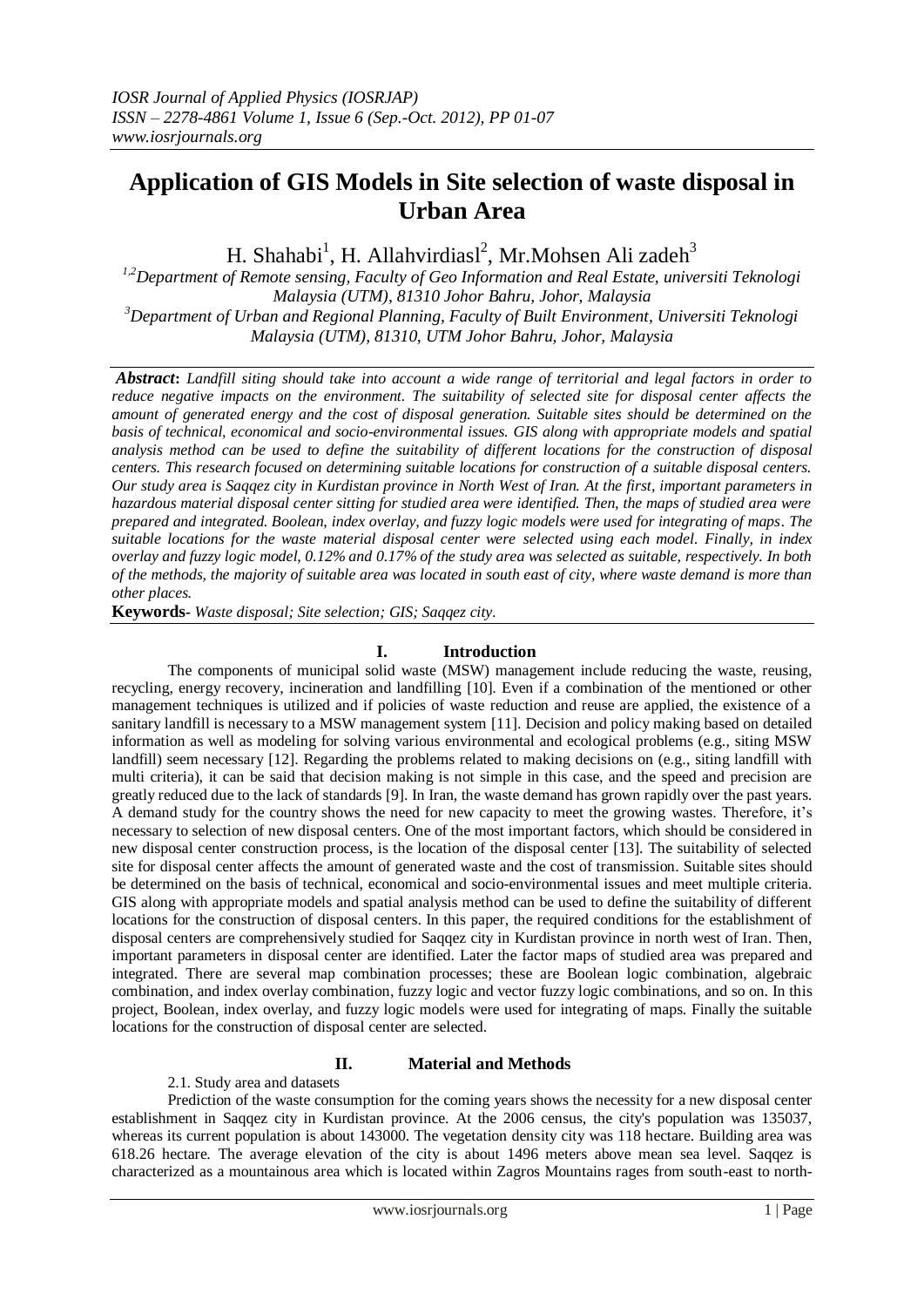west. This area comprises about 15.5 percent of Kurdistan province. The difference of height between the highest elevation point (Chehel-Cheshme mountain, 3173 m and Simineh-Rood basin, 1150 m above mean sea level) is about 2023 m [13]. Saqqez river (Chom Saqqez) emanates from western mountains (Gardaneh Khan) and continues its path across the city toward north-east. Considering the available spatial data in the study area, the data layers of scale 1:250,000 were used in this project (Fig. 1).



Fig. 1. Location of Study Area in Kurdistan province in Iran

|                  | Taoict. uaid idycle dscu ill tills stuuy |                 |  |
|------------------|------------------------------------------|-----------------|--|
| Data layers      |                                          |                 |  |
| Elevation        | Suitable<br>Protected area               |                 |  |
| Slope            | area                                     | River           |  |
| Fault            | precipitation                            | City            |  |
| Earthquake spots | Orchard                                  | Village         |  |
| land use         | Floodplain                               | Road            |  |
| Litho logy       | Under ground water                       | power pipe line |  |
|                  |                                          |                 |  |

Table 1 illustrates several data layers which have been used in this study. Table1. data layers used in this study

Direction of dominant wind and direction of city development show was in fig. 2.



Fig. 2.Three dimensional model (3D) of saqqez city

### 2.2.Maps Generation and Data integration

Considering the mentioned layers, according to the characteristics of factors and their effect on disposal center sitting, two different types of maps were generated: limitation maps and factor maps.

### 2.2.1.Limitation maps

Such a map defines the area that cannot be used for the disposal center because of a limiting factor. As the purpose of creating such a map is to completely exclude the unsuitable areas, it can be a binary map, in which the areas with limiting condition (not suitable) are given the value of zero and the allowed (suitable) areas are given the value of one. These maps are overlaid using the Boolean Operation (fig. 3), where input maps can be integrated by using logical operators such as AND, OR, XOR and NOT [1].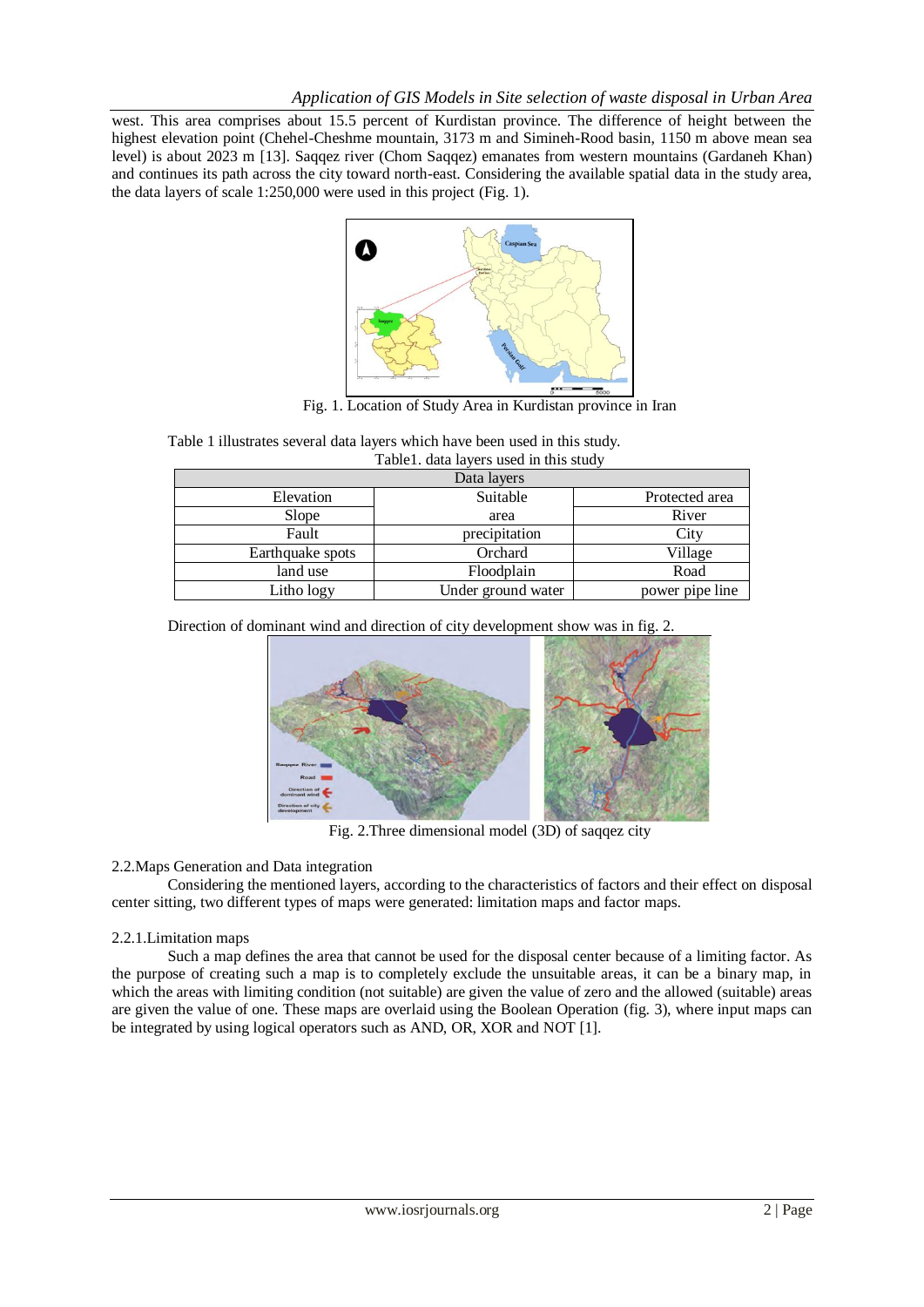*Application of GIS Models in Site selection of waste disposal in Urban Area*



Fig. 3. Diagram of Booleans Method establish stages

In this research logical 'AND' operator was used, which resulted in the selection of areas that have 'one' value in all binary maps. The list and criteria for generation of such maps is presented in table 2.

Table 2. Limitation maps and their criteria Limitatio n or buffer size Limi Feature Description tation or buffer size Descri ption Feat ure The whole area >200 lit logy Sandy land 0 m  $E$ lev  $\vert$  ation Floodplain and the state of the state of the state of the state of the state of the state of the state of the state of the state of the state of the state of the state of the state of the state of the state of the state of  $>15$  $\%$ Slop ->5k m major Faul t  $>1k$ m minor  $\sqrt{2k}$ m reverse The whole area Orchard 5.5-6 1 km mb Eart hquake spots  $>6$  mb 2km National >10km Protected park area 20k m Large city **City** 10 aica Wild life >10km km Mediu m city protected >10km  $2km$ Vill age  $major$   $>2km$ >20 River hec -  $S$ uit  $\qquad \qquad$   $\Box$ able area minor  $>250$ m  $>2k$ m - road The whole area land use cultivated > precipitation |- |>450mm 1km Pow  $\qquad \qquad$ er pipe lines  $>40$ m Und er ground water

### 2.2.2. Factor maps

Some of the parameters do not affect the suitability of a location in an absolute manner (e.g. making it absolutely unsuitable), yet has a positive or negative effect on the suitability. In a factor map, areas can be given different weights according to their suitability for disposal center locating [2]. For example one of the most important criteria that should be considered in disposal center sitting, is proximity to the roads. Therefore, in road factor map, values are decreasing when the distance from road is increased. For each of these parameters a factor map was created (See Table 3).

| 1 WOIV DI 1 WVVOI 111WDU WIIW WIVEL VIWDUVD |                          |                    |        |                     |                   |
|---------------------------------------------|--------------------------|--------------------|--------|---------------------|-------------------|
| Factor                                      | Cl<br>ass of Factor      | Weight<br>of class | Factor | Class of<br>Factor  | eight of<br>class |
|                                             | ()-<br>1000 <sub>m</sub> | 0.9                |        | Alluvial<br>fans    | 0<br>.2           |
| Elevation                                   | 10<br>$00-1400$ m        | 0.8                |        | Alluvium<br>terrace | 0<br>. 4          |
|                                             | 14                       | 0.4                |        |                     |                   |

Table 3. Factor maps and their classes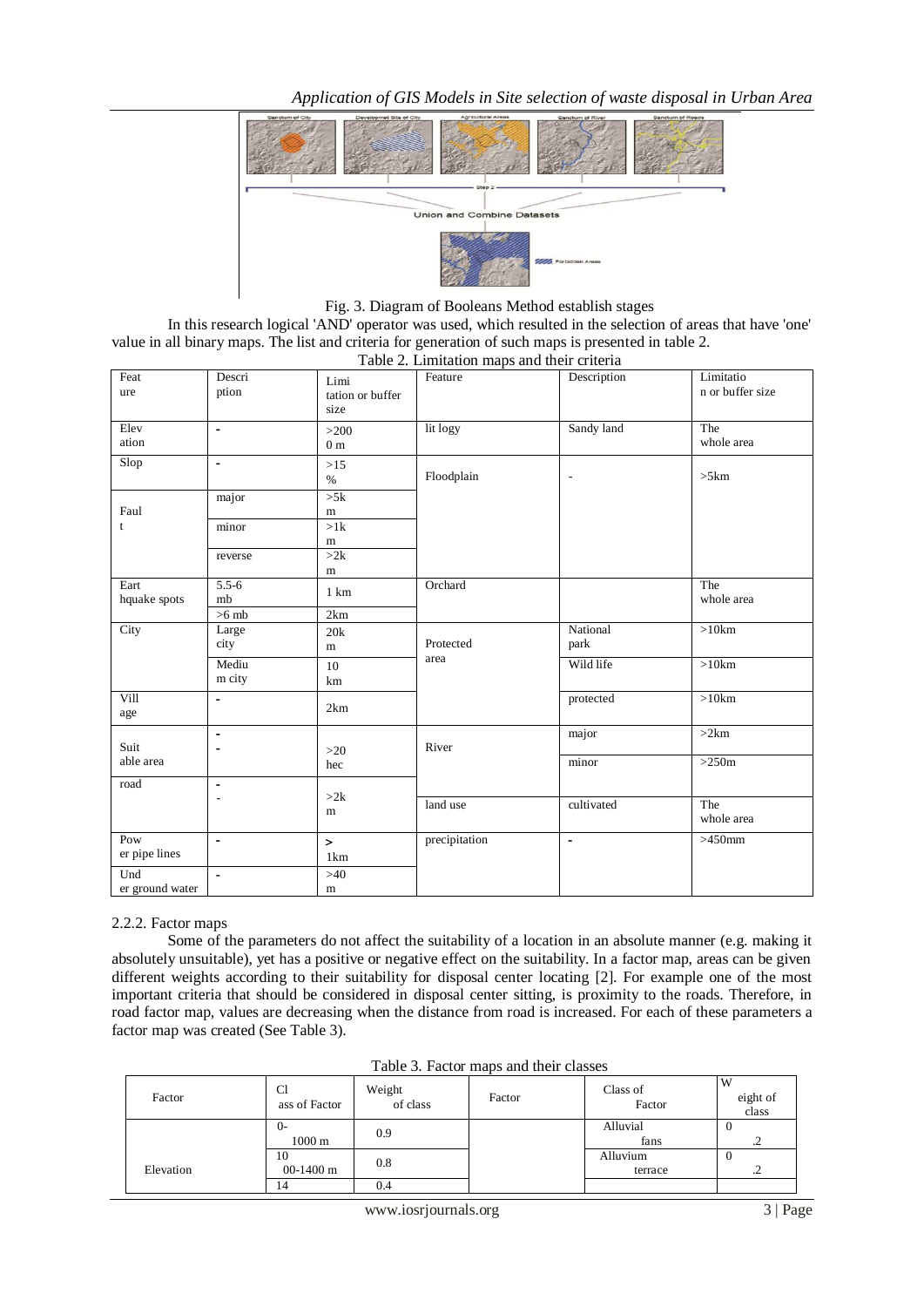|                    | 00-1800 $\mathrm{m}$        |         |                         | Igneous                    | $\mathbf{0}$                        |
|--------------------|-----------------------------|---------|-------------------------|----------------------------|-------------------------------------|
|                    | >1<br>800                   | 0.1     |                         | rocks                      | .9                                  |
|                    | $\Omega$ .<br>6%            | 0.9     |                         | Karstic<br>limestone       | $\Omega$<br>$\boldsymbol{.8}$       |
| Slope              | $6-$<br>10%                 | 0.7     | Gology<br>and Soil type | Lagoon and<br>Salt bottoms | $\theta$<br>$\cdot$                 |
|                    | >1<br>$0\%$                 | 0.1     |                         | Limestone                  | $\overline{0}$<br>$\boldsymbol{.8}$ |
|                    | $\overline{0}$ .<br>5-10 km | 0.9     |                         | Lower<br>alluvium terrace  | $\overline{0}$<br>$\cdot$           |
|                    | 10<br>$-20$ km              | 0.7     |                         | Lower<br>plain alluvium    | $\overline{0}$<br>$\cdot$           |
| Road               | $\overline{20}$<br>$-40$ km | 0.3     |                         | Marl                       | $\overline{0}$<br>$\cdot$ 4         |
|                    | >4<br>$0 \text{ km}$        | 0.1     |                         | Marl,<br>Shale, Schist     | $\overline{0}$<br>$\mathcal{A}$     |
|                    | Hi<br>gh                    | 0.9     |                         | Sandstone                  | $\overline{0}$<br>$\cdot$ 3         |
| Demand of          | $\mathbf{M}$<br>edium       | 0.6     |                         | Tuff                       | $\overline{0}$<br>$\boldsymbol{.3}$ |
| consumption center | Lo<br>$\mathbf W$           | 0.3     |                         | Tuffeous<br>conglomera     | $\overline{0}$<br>$.3\,$            |
|                    | $0 -$<br>$500 \text{ m}$    | 0.1     |                         |                            |                                     |
|                    | $\overline{0}$ .<br>5-5 km  | 0.9     |                         | Excellent                  | $\overline{0}$<br>$\cdot$ 9         |
| Gas pipe line      | $5 -$<br>$10 \text{ km}$    | 0.8     |                         | Mostly<br>Excellent        | $\theta$<br>$.8\,$                  |
|                    | 10<br>$-20$ km              | 0.6     |                         | Very Good                  | $\overline{0}$<br>.7                |
|                    | 20<br>$-40$ km              | 0.3     |                         | Good                       | $\theta$<br>.6                      |
|                    | >4<br>$0 \text{ km}$        | 0.1     | Water                   | Relatively<br>Good         | $\Omega$<br>$\cdot$                 |
|                    | $0-$<br>$500\;\mathrm{m}$   | $0.1\,$ | Discharge               | Medium                     | $\theta$<br>$\cdot$ 4               |
|                    | $\Omega$ .<br>5-10 km       | 0.9     |                         | Small                      | $\overline{0}$<br>$\cdot$           |
| River              | 10<br>$-20$ km              | 0.1     |                         | Poor                       | $\theta$<br>$\cdot$                 |
|                    | >2<br>$0\;{\rm km}$         | 0.1     |                         | Very poor                  | $\overline{0}$<br>$\cdot 1$         |

*Application of GIS Models in Site selection of waste disposal in Urban Area*

On the other hand, the effects of these parameters aren't the same in the disposal center sitting. In this study, factor weights are defined to describe the significance of each parameter in the selection of proper location for combined cycle disposal centers. The importance of factors are listed in Table 4. Index Overlay and fuzzy logic model were used for factor maps combination.

| I able 4. Factors and their relative importance |                 |
|-------------------------------------------------|-----------------|
| Factor                                          | Score of factor |
| waste demand                                    | 20              |
| Protected area                                  | 15              |
| Road                                            | 12              |
| Elevation                                       | 12              |
| Slope                                           |                 |
| Geology                                         |                 |
| Land use                                        |                 |
| Water Discharge                                 |                 |
| River                                           |                 |

## $Table 4. Factors and their relative important$

2.3. Methods

2.3.1.Index Overlay

The following Equation was used for integration of factor maps using index overlay method.

$$
S = \frac{\sum W i S i j}{\sum W i}
$$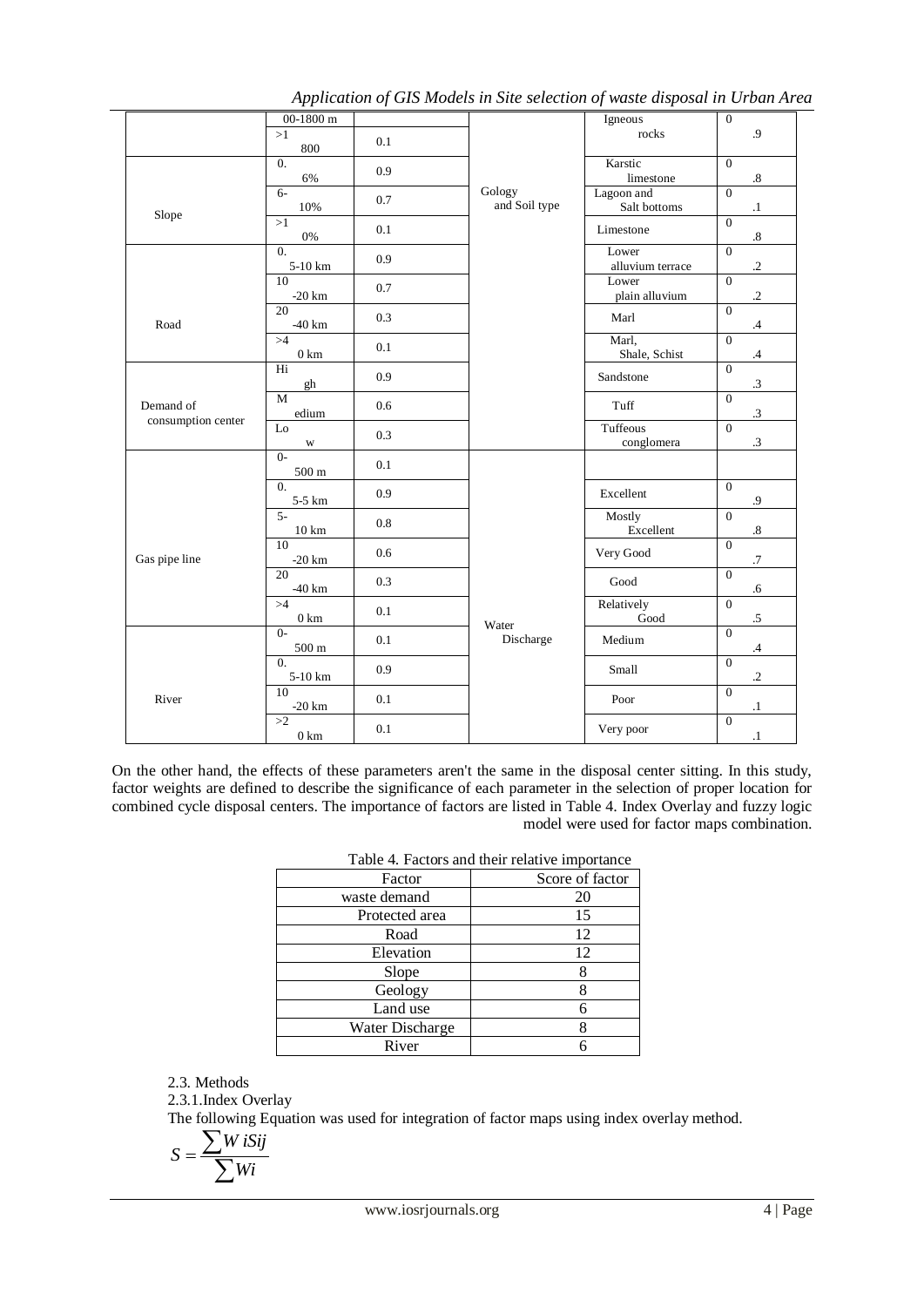Where:

 $Wi$ = the weight of each factor map Sij= the each spatial class weight of each factor map

S= the spatial unit value in output map

It is resulted in a map with values for every location showing different suitability of locations for disposal center construction [\(www.psc.wi.gov/consumerinfo/brochures/waste/6017b\)](http://www.psc.wi.gov/consumerinfo/brochures/waste/6017b).

2.3.2.Fuzzy logic model

In a fuzzy map, the associated value for each pixel (Fuzzy membership value), represent both the relative importance of the factors and the relative values corresponding to different locations on the map area. Fuzzy membership values should be between zero and one. However, in this range, there is no limitation on the selection of the values. They are selected to represent the degree of membership in a set on the basis of subjective judgment. In fact, each membership value represents the suitability of the pixel area for the power station regarding to the related criteria [5]. For factor maps integration, some fuzzy operators, such as the fuzzy AND, the fuzzy OR, fuzzy algebraic product, fuzzy algebraic sum and fuzzy gamma operator can be used. A script can be written in GIS to employ this method. Five fuzzy operators can be expressed mathematically as:

$$
\mu_{OR} = MAX(\mu_A, \mu_B, \mu_C, \dots) \left( \text{Fuzzy OR} \right) \tag{1}
$$

$$
\mu_{AND} = MIN(\mu_A, \mu_B, \mu_C, \dots) \quad \text{(Fuzzy AND)} \tag{2}
$$

$$
\mu_{sum} = 1 - \prod_{i=1}^{n} (1 - \mu_i)
$$
 (Fuzzy algebraic sum) (3)

$$
\mu_{\text{product}} = 1 - \prod_{i=1}^{n} \mu_i
$$
 (Fuzzy algebraic product) (4)

$$
\mu_{\text{combination}} = (Fuzzy a \lg e \text{braicsum})^{\lambda} * (Fuzzy a \lg e \text{braicproduct})^{1-\lambda} \qquad \text{(Fuzzy gamma)} \tag{5}
$$

Where:

uI is the fuzzy-membership function for the i-th map, and  $i=1, 2, \ldots$ , n. Output membership values are controlled by various pieces of evidence.

In the fuzzy-OR operator (Eq. (1)), the combination output membership value for any particular location is controlled by the maximum fuzzy-membership value of the input maps occurring at that location. In the fuzzy-AND operator (Eq. (2)), the output membership value for any particular location is controlled by the smallest fuzzy-membership value of the input maps occurring at that location. These operators are appropriate if the combined membership value at a location is controlled by the most suitable evidence maps. If two pieces of evidence favor a hypothesis so that the combined evidence is more supportive than one piece of evidence, then the fuzzy algebraic sum, fuzzy algebraic product, and fuzzy gamma operators are appropriate.

In the fuzzy algebraic sum (Eq. (3)), the output value is always larger than or equal to the largest contributing fuzzy-membership value. The maximum limit of the output value is 1.0. The fuzzy algebraic product is complementary to the fuzzy algebraic sum (Eq. (4)), and the output value is always smaller than or equal to the smallest contributing fuzzy-membership value. The maximum limit of the value is 1.0. The fuzzygamma operation is defined in terms of the fuzzy algebraic sum and the fuzzy algebraic product (Eq. (5)). In the fuzzy-gamma operation, when gamma is 1, the combination is the same as the fuzzy algebraic sum, and when gamma is 0 the combination equals the fuzzy algebraic product [2]. Therefore, the appropriate choice of gamma produces output values that ensure a flexible compromise between effects of the fuzzy algebraic sum and the effects of the fuzzy algebraic product [3,7]. The selection of operator is on the basis of the characteristics of the data layers and their role in the application [6] (Fig.4).



Fig. 4. Diagram of establish stages Index Overlay Method on the basis of Fuzzy Logic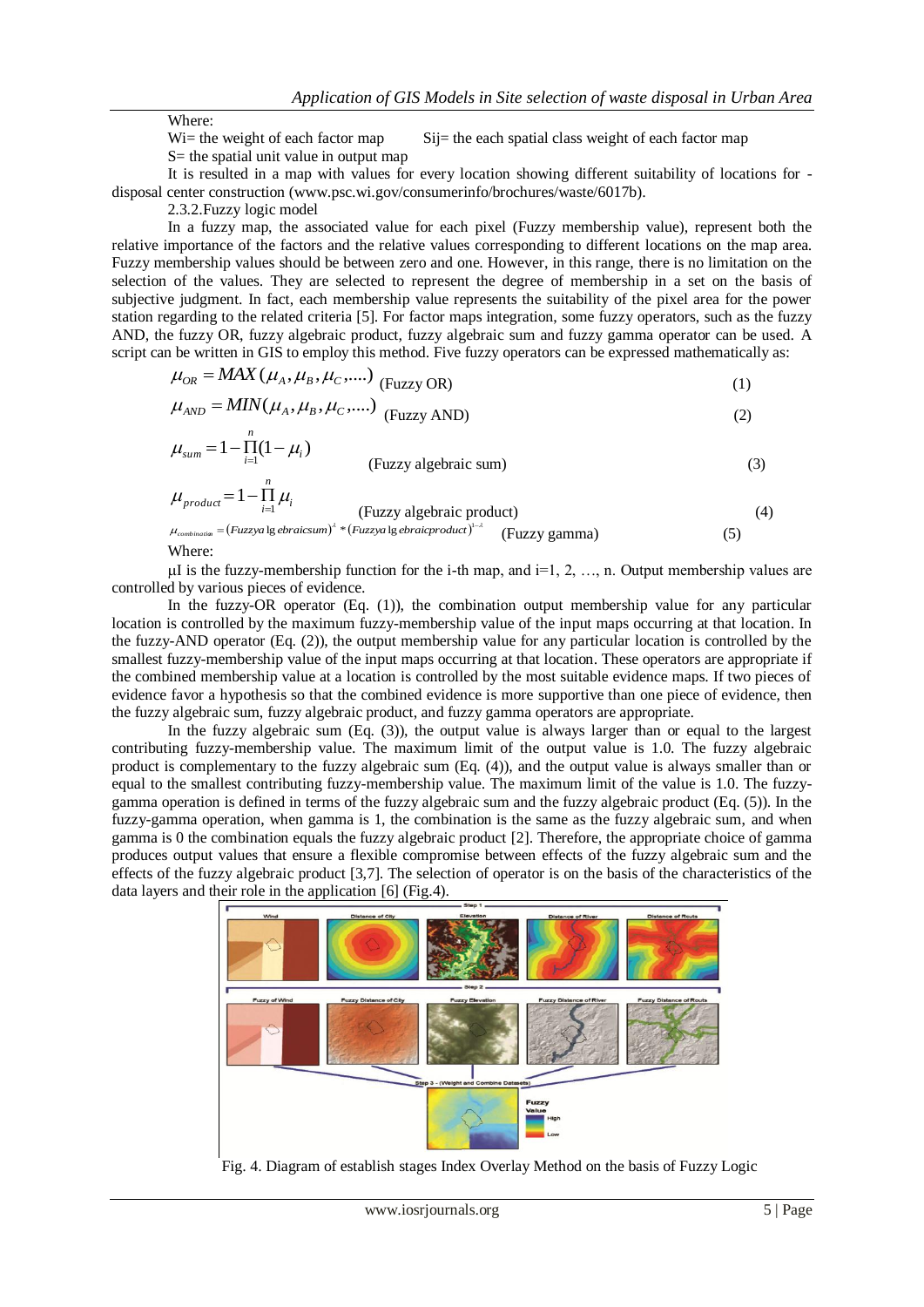Therefore, before the integration of data layers, they are classified on the basis of their role in disposal center sitting (See Table 5).

| I able 5. Classification of data layers for integration |                   |  |
|---------------------------------------------------------|-------------------|--|
|                                                         | Elevation         |  |
| Geographical                                            | slop              |  |
| and land use                                            | geology           |  |
|                                                         | land use          |  |
|                                                         | Underground water |  |
| Water                                                   |                   |  |
| resources                                               | River             |  |
| infrastructure                                          | Power pipe lines  |  |
|                                                         | Road              |  |

Table 5. Classification of data layers for integration

When using 'fuzzy AND' and 'fuzzy OR' operator, only one of the parameters (factor layers) is used to define the output value, which is contrary to our intention of using all factors. Except for water resources, in other cases the operator of 'SUM' and 'Υ' are used [4]. In this study, assuming that just one water resource is enough for water supply, the maps of river and water discharge were combined using OR operator. Using of 'SUM' and 'Υ>0.7' has an increasing effect on the results such that the resulted value is larger or equal to maximum value of the input values. Here for integrating of elevation, slope, geology and land use maps fuzzy gamma operator was applied (Υ=0.88). Also the maps of pipeline and road were integrated using gamma operator (Υ= 0.7). At last fuzzy Algebraic Sum operator was used for final combination of fuzzy data layers. The selection of 'SUM' and 'Υ' operators are such that a defined ratio is resulted among the factors of Consumption Center, Water Resources, Geophysical & land use and Infrastructure, on the basis of their characteristics and role in site selection.

### **III. RESULT AND DISCUSSION**

The result of factor maps overlay is multiplied by the result of limitation maps overlay. The final integrated maps are presented in Fig 3, 4. In general, in index overlay and fuzzy logic model, 0.12% and 0.17% of the study area was selected as suitable, respectively. The majority of selected area in both of the methods was the same. In order to comparing the methods, 3 sites were selected in allowable area with high suitability in both of the methods. The result represents the relative suitability of a site between other sites in each of the methods. It also allows the user to compare the suitability of a particular site in different methods. After prioritizing the sites in each method, the sites with high suitability in both of the methods were determined as the suitable sites for disposal center construction and suitable sites are presented in Fig 5.



Fig.5. Suitable sites for waste disposal in Saqqez city

### **IV. CONCLUSION**

The final suitability index not only provides information about the optimality of the location, but also about potential problems that can affect one or more environmental components. This data is fundamental for any decision about whether or not to locate a landfill at a particular site. Based on the results obtained in our study as well as the sensitivity analysis carried out, we can conclude that Geographical Information Systems are